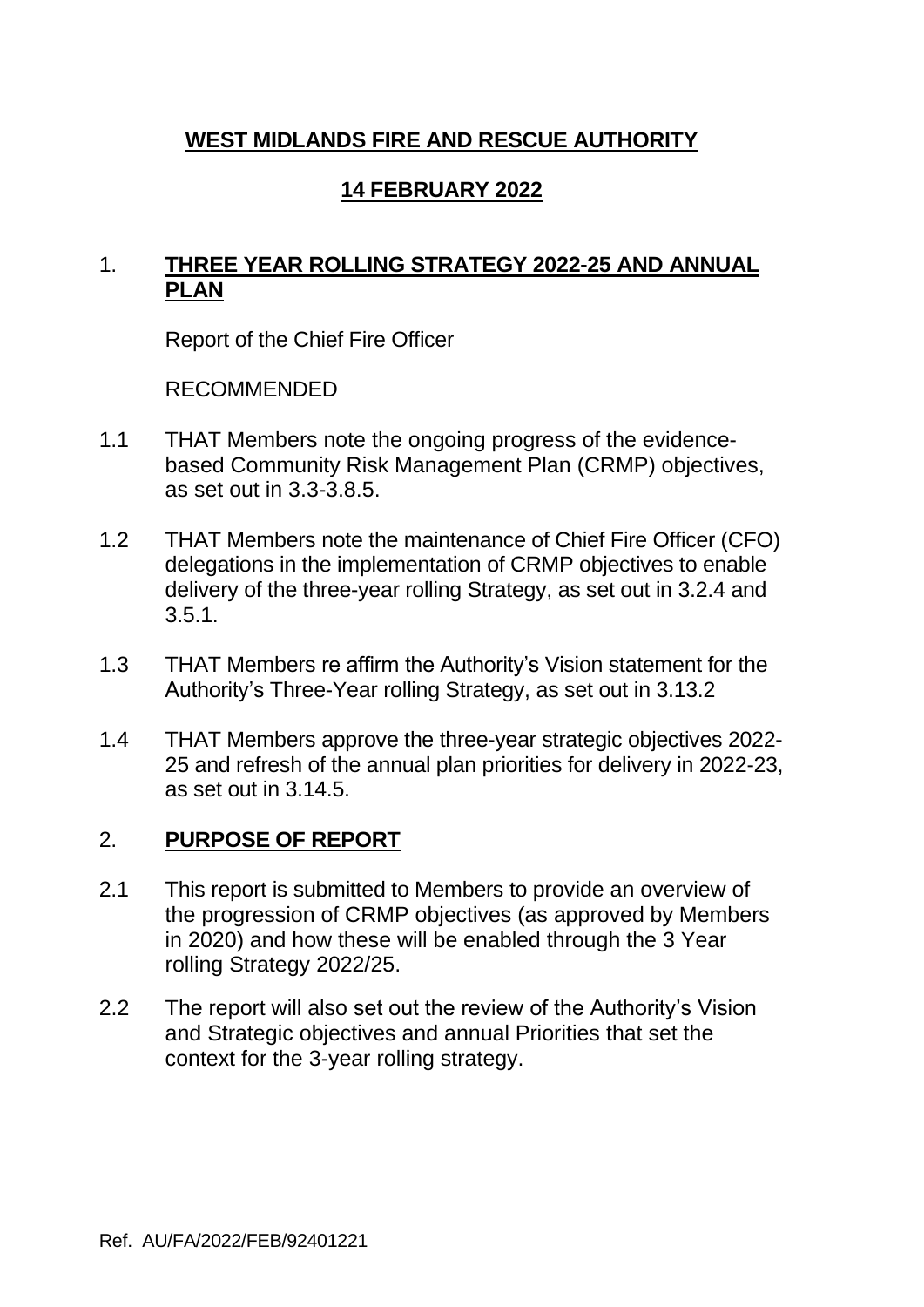### 3. **BACKGROUND**

### 3.1 **Community Risk Management Plan (CRMP)**

- 3.1.1 The National Framework for Fire and Rescue Services in England 2018, sets out the requirement for the development and implementation of a CRMP, which identifies and assesses the risk an area presents to fire and other emergency incidents.
- 3.1.2 The requirement for a CRMP is reviewed and assured through the Authority's Statement of Assurance, Her Majesty's Inspectorate of Constabulary and Fire and Rescue Services (HMICFRS) Inspection process and the recently introduced CRMP Fire Standard.
- 3.1.3 West Midlands Fire Service (WMFS) ensures compliance with the expectations as set out in the Framework through ensuring its CRMP is the starting point in the development of the threeyear rolling Strategy. The CRMP focuses purely on the risk that exists across the West Midlands area.
- 3.1.4 WMFS consult on their CRMP every three years, or when there is a material change that will impact on the services communities will receive. The CRMP is continually reviewed to ensure it provides a current assessment of risk.

#### 3.2 **Developing CRMP Objectives**

- 3.2.1 In recognition of both the changing CRMP, the role of a fire and rescue service and government expectations; following a review of our CRMP undertaken throughout 2020 and a period of public consultation undertaken in late 2020, the Fire Authority approved the development of the CRMP proposals in February 2021. These are now developing as the following CRMP objectives:
	- Risk Based Crewing
	- Dynamic Mobilising
	- Automatic Fire Alarms
	- Blended Fleet
	- **Reducing Health Inequalities**
	- **Emerging Risks**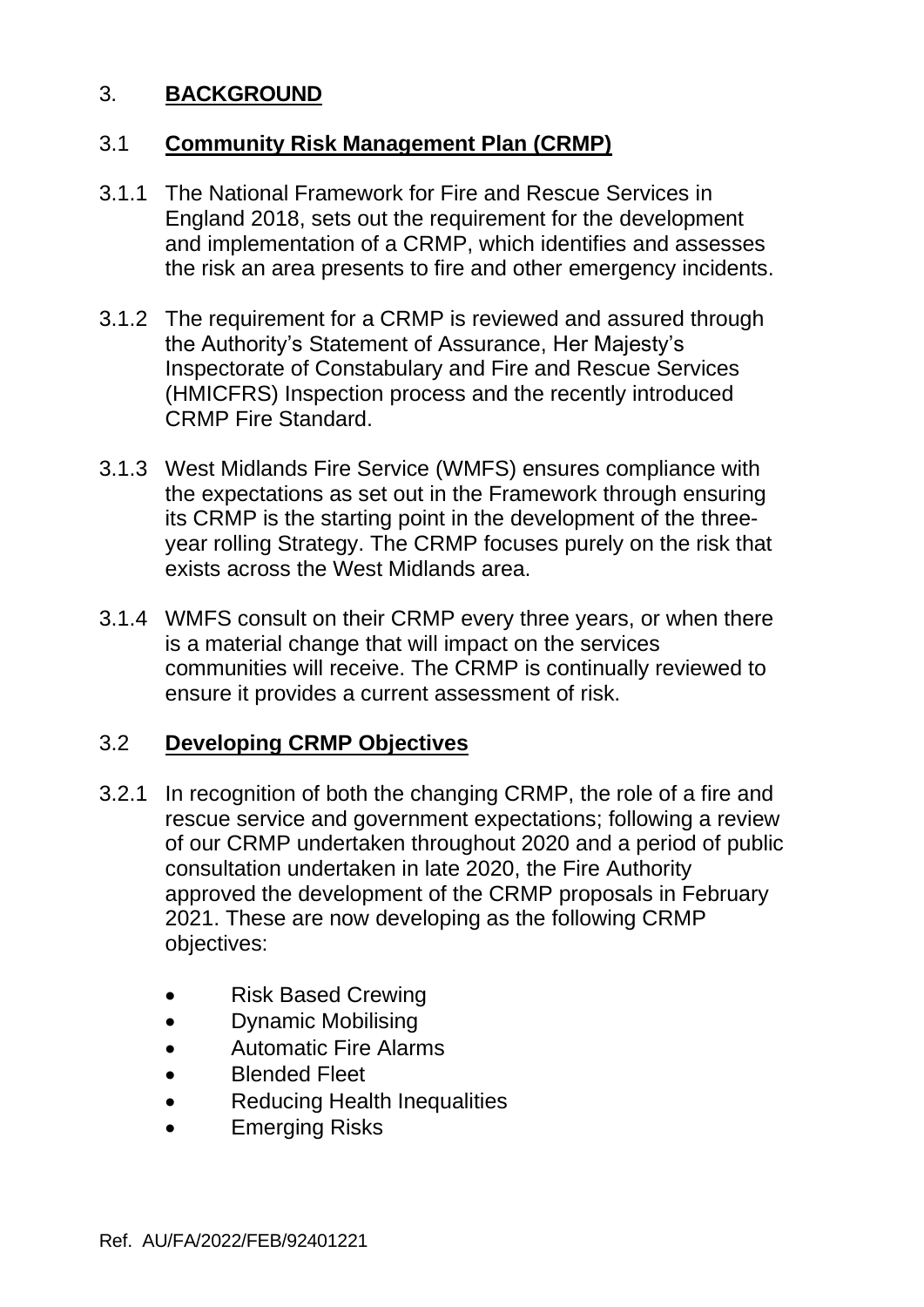- 3.2.2 The public consultation outcomes provided clear support for the progression of each of the CRMP proposals to enable the best outcomes to be achieved through the delivery of the three-year rolling strategy, against community expectations.
- 3.2.3 These CRMP objectives have been developed over the last 12 months through ongoing commitment of the Strategic Enabling Team (SET), Middle Managers and focused project teams. This focused approach has ensured ongoing communication and engagement of our people, representative bodies and key stakeholders. This approach has ensured that the changes CRMP objectives aim to achieve focus on transforming services to our communities in a sustainable way and importantly, continue to mitigate and reduce risk to vulnerability of fire and other emergency incidents.
- 3.2.4 A key enabler to achieve this is how WMFS optimises the use of resources to increase resilience, effectively manage risk and make more efficient use of our budget. This is delivered through the delegations to the CFO as set out in the Authority's Constitution, Scheme of Delegations 3.6.8: '*The management and allocation of finances, assets and fleet to support the most effective staffing structure and delivery of services within the Authority approved Strategy'.*
- 3.2.5 The following CRMP principles are embedded in the development of the CRMP objectives:
	- change delivery of our risk-based services in line with our communities' needs
	- create opportunities and make the best use of our resources to effectively manage changing risk
	- our services need to be as 'future proof' as possible – sustainable and resilient
	- our response services are rated as 'outstanding' we want to keep it that way
	- maintain and expand what we can offer to our partners and communities
	- the health, safety and wellbeing of our staff
	- work with and involve our staff in delivering the most effective CRMP.
- 3.2.6 These principles have enabled the CRMP objectives to focus on different and transformational ways of delivering our core services to the communities of the West Midlands.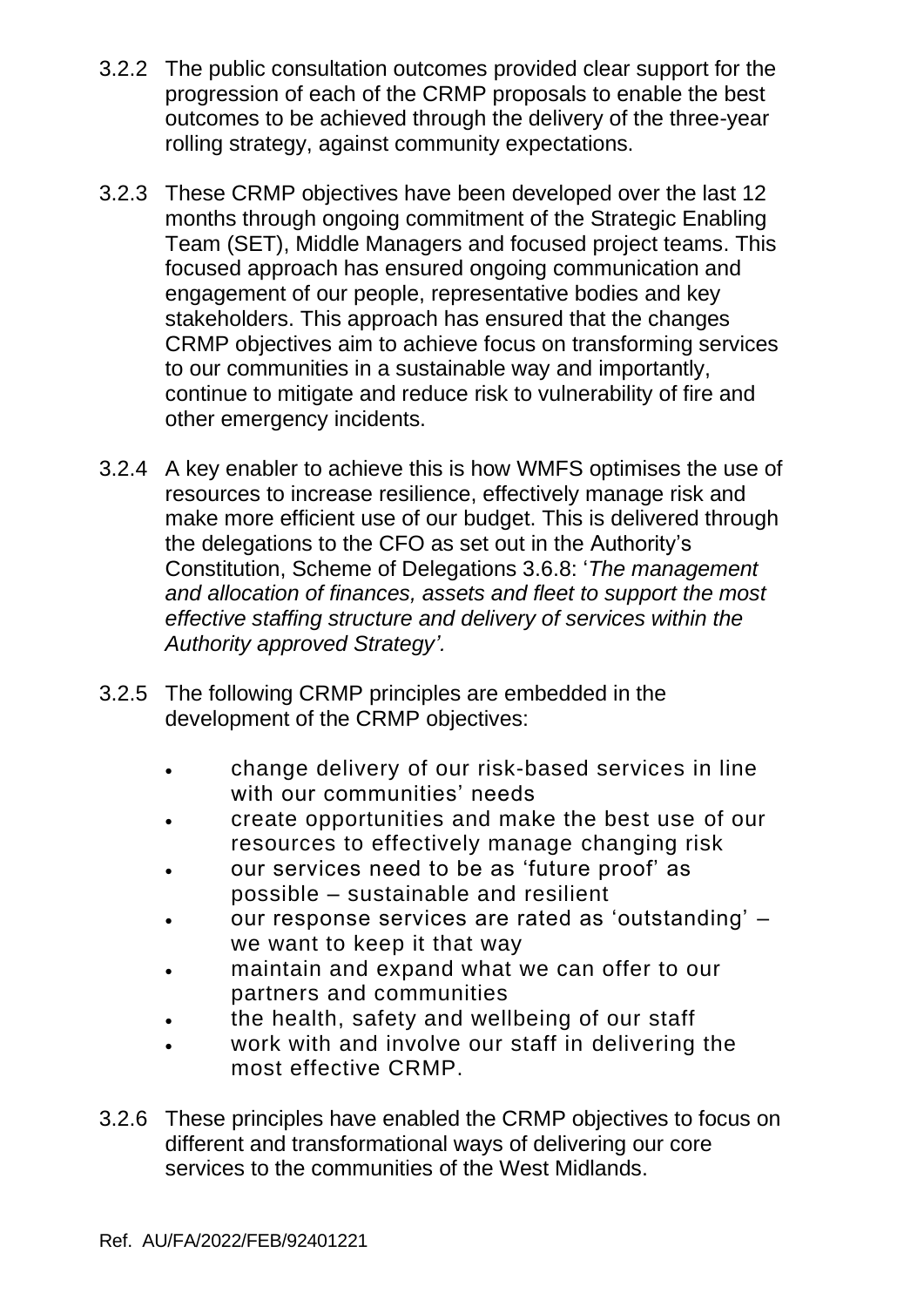- 3.2.7 The following overview of progress against each of the Authority agreed CRMP objectives will identify 'how' aligned to the CRMP principles each aims to:
	- Respond to risk in the most proportionate way across prevention, protection and response, which sits at the core of a CRMP.
	- Ensures the maintenance of the high risk 5-minute attendance standard by protecting resources for high-risk incidents through mobilising our workforce aligned to the risk an incident presents.
	- Further enables a proportionate response to incident type through the blended use of our current fleet, understanding how the fleet can diversify in the future and how digital ways of working can lead and facilitate decision making and how incidents are responded to.
	- Enable the role of the Authority and WMFS in representing the best views of the communities.

# 3.3 **Dynamic Mobilising – CRMP objective 1**

- 3.3.1 Originally identified as a continuation of the 'survivability research' undertaken in 2016. The dynamic mobilising research is intended to understand how, by reviewing our approaches to response interventions (where this is appropriate), we can ensure the most appropriate availability of resources for Category 1 incidents where there is threat of serious harm to life and/or property.
- 3.3.2 There is a firm rationale to widen this research to understand how these changes impact on survivability across wider risks to communities and the economy.
- 3.3.3 There are many factors that contribute to increasing incidents which impact on determining the level of risk they present to the community and the level of resource required from the WMFS.
- 3.3.4 Dynamic mobilising research seeks to understand the factors which contribute to the level of risk that high-risk category 1 incidents present to:
	- crews.
	- the public.
	- businesses.
	- the environment*.*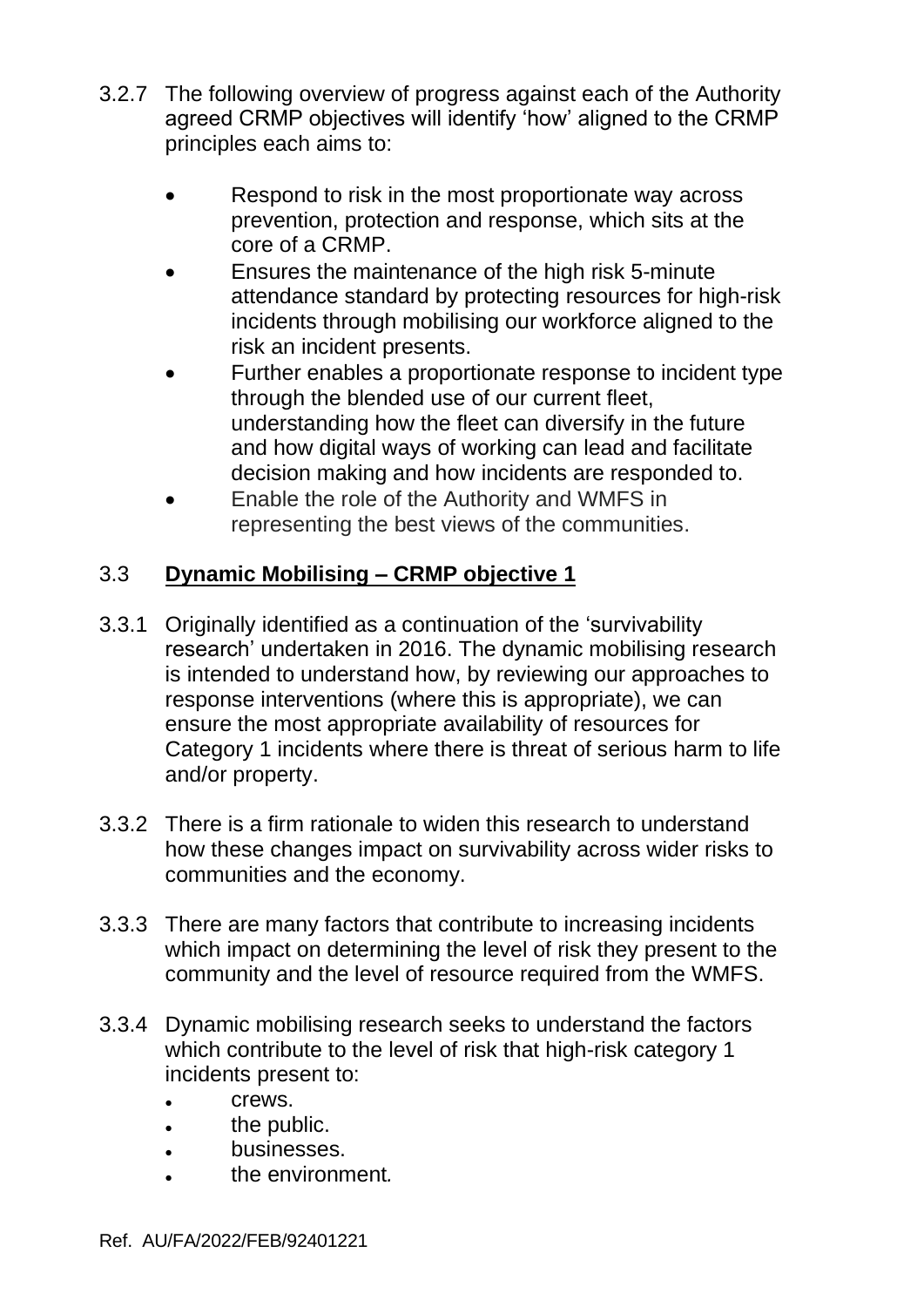- 3.3.5 This will then enable WMFS to understand how our initial level of response can be more effectively aligned to the actual/known risk of an incident at the point of call. Thereby improving outcomes for these stakeholders and the role our attendance times play in determining people/resource requirements.
- 3.3.6 The research consists of both data research and live scenarios to validate initial findings and understand and wider impacts.
- 3.3.7 The ongoing outcomes of this research will be understood during 2022-23. They will provide an evidence base for the potential further development of the CRMP and how its objectives transform to continue to manage and mitigate identified risk in the most efficient way.
- 3.3.8 There is ongoing engagement with key stakeholders across other blue light agencies and with the University of Central Lancashire, to enable support and validate this research.
- 3.3.9 Phase 1 of this research will be concluded in the last quarter of 2021/22.

# 3.4 **Automatic Fire Alarms (AFA's) – CRMP Objective 2**

- 3.4.1 There is no legal duty for Fire Authorities to respond to calls originating from AFA systems to establish if there is a fire. However, as part of the Service Delivery Model (SDM) WMFS responds to automatic fire alarm calls using three Business Support Vehicles (BSVs), therefore protecting front line appliances by attending calls. The BSVs are available between 07:00 and 19:00 which creates further opportunity for the Risk Based Crewing resources to respond to AFA during the evening hours.
- 3.4.2 The review of our approach to AFAs is enabling the consideration of options which will provide a risk-based approach to dynamically mobilising our people and resources to AFAs. Mobilising resources to fires/life risk incidents where the site is not managed will not change.
- 3.4.3 Alternative options to responding to sleeping risk AFAs, such as Student Accommodation will further protect the SDM, to ensure resources are available for immediate deployment to high-risk incidents.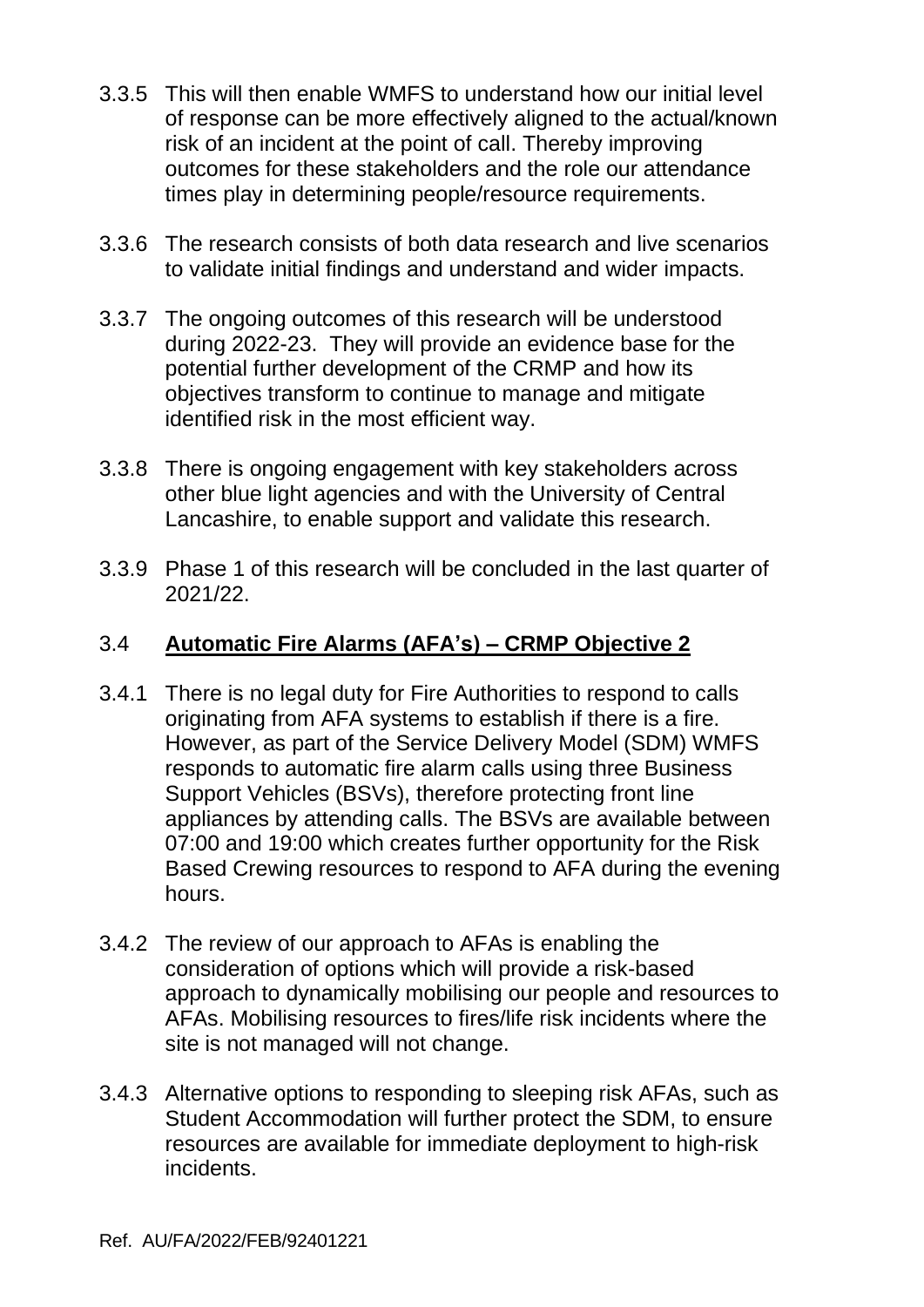- 3.4.4 88% of those who responded to the CRMP public consultation undertaken in 2020 agreed with the development of alternative approaches to AFAs to enable businesses to comply with their fire safety responsibilities.
- 3.4.5 Currently options are being considered for the most appropriate risk-based response to an AFA in the future within the three re categorised types of:
	- Non-Sleeping Shops, offices, licensed Premises
	- Sleeping Managed Hospitals, Care Facilities, Student Accommodation
	- Sleeping Non managed Dwellings, Multiple occupancy houses, Sheltered non managed
- 3.4.6 Specifically, the proposed changes to how we respond to Sleeping Managed properties will enable a proportional level of response. This will ensure resources are more readily available to deliver community risk reduction activities across Protection, Prevention and Response.
- 3.4.7 The AFA objective is expected to be implemented in May 2022. Critical to the implementation of this CRMP objective will be the essential external engagement with businesses and communities to ensure wider awareness.

# 3.5 **Risk Based Crewing – CRMP Objective 3**

- 3.5.1 The risk-based approach to the flexible use of our resources was supported by the Fire Authority in 2019 and is delivered through the delegated responsibilities of the Chief Fire Officer.
- 3.5.2 The existing flexible use of our fleet meets the financial efficiency savings required but also has a knock-on impact on fleet availability, with a number of Brigade Response Vehicles being unavailable at any one time.
- 3.5.3 Risk Based Crewing (RBC) provides an alternative approach to managing risk and finance through our fleet, to ensure we are delivering value for money, whilst providing the best services to meet the diverse needs of our communities.
- 3.5.4 This CRMP objective focuses on lower risk incidents such as secondary fires or special service calls. The aim is to empower fire control and operational officers to make risk-based decisions regarding the right level of resources to mobilise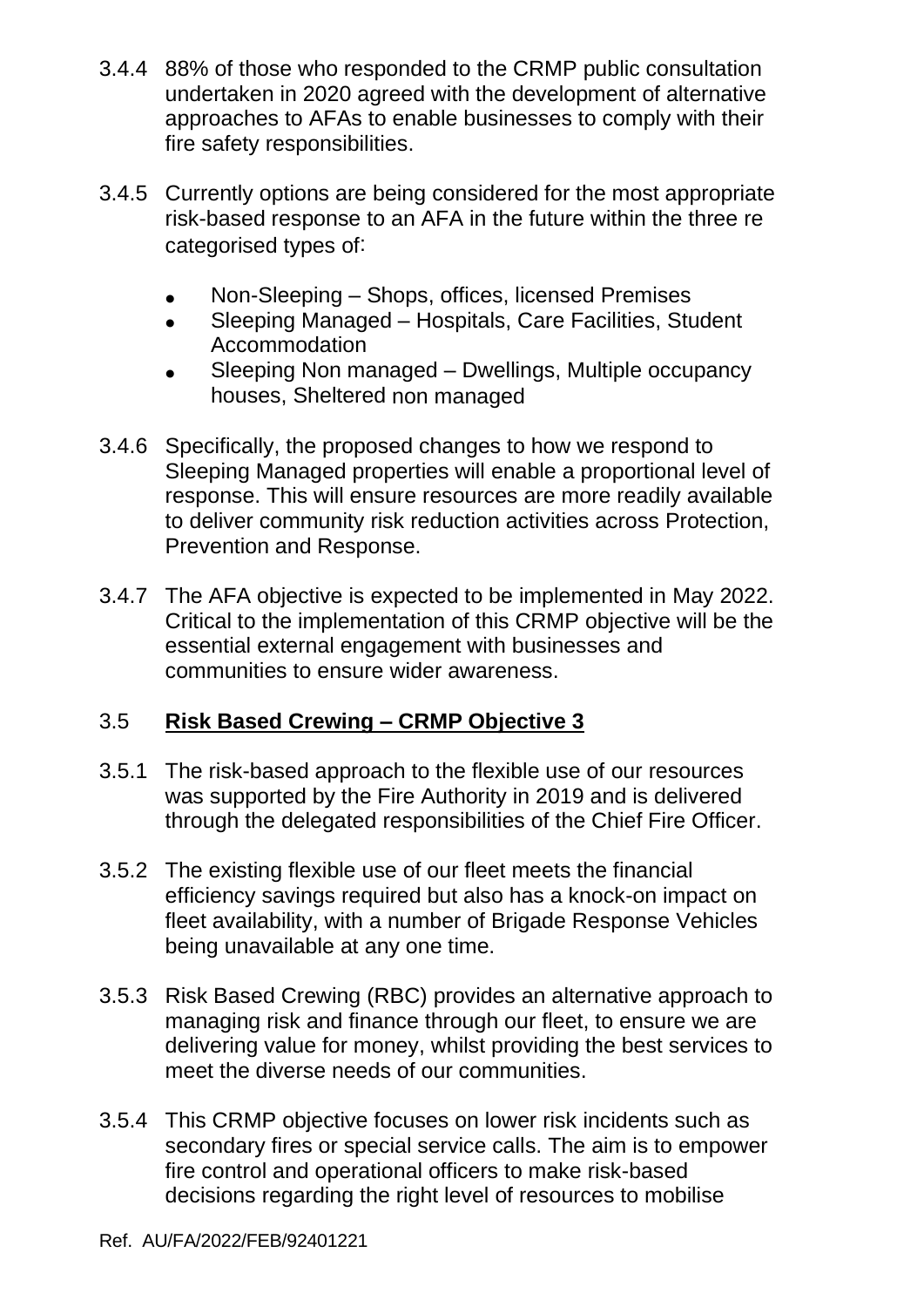based on knowledge, experience and professional judgement. This approach builds on our already successful dynamic mobilising concept.

- 3.5.5 RBC has been trialled across Northfield and Hay Mills Fire Stations to understand the impact of the mobilisation of alternative crewing levels (than the standard level of response) to an incident. A further two stations commenced the trial at the end of January 2022, and it is intended, following consultation, RBC will roll out to all stations which operate a Brigade Response Vehicle on core shifts.
- 3.5.6 At the time of writing this report between the initial two trial locations, crews have attended in excess of 390 incidents (since the beginning of the trial in November 2021) where a risk-based decision has been applied. This means that resources have been mobilised with an alternative crewing level than the standard level of response.
- 3.5.7 The trial is constantly being evaluated to ensure the mobilisation of the most appropriate weight of attack in our response to incidents, to meet our diverse incident types. Evaluation also enables ideas and recommendations from our people to be considered and implemented on a regular basis.
- 3.5.8 The implementation of RBC as an alternative approach to the existing flexible use of our fleet will contribute towards savings of £3.8M in 2022-23.
- 3.5.9 During 2022-23 the approach to this CRMP objective will continue to be monitored and evaluated to understand where further transformation and benefit may be realised.

# 3.6 **Blended Fleet – CRMP Objective 4**

- 3.6.1 This CRMP objective aims to work across the CRMP and its objectives, to continuously explore the opportunities these present in transforming our use of resources and how these can be further enhanced, through adapting and changing our fleet and how it is used.
- 3.6.2 Critical to the future of our blended fleet is not only how it can adapt to changing approaches to the delivery of prevention, protection and response activities but also how external influencing factors such as innovation, sector research and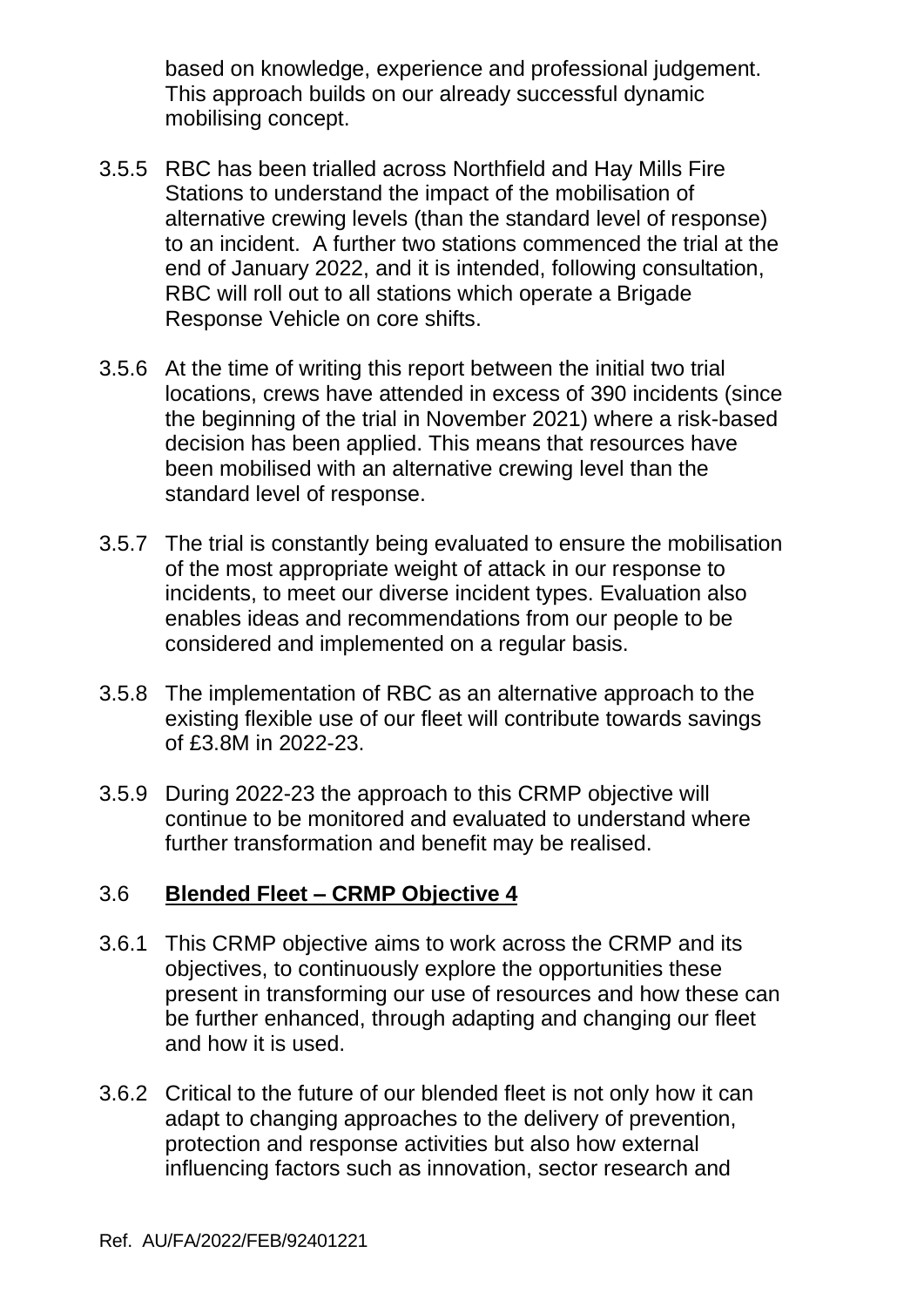environmental considerations will impact the type of vehicles required for the future.

- 3.6.3 As with all our CRMP objectives, the aim of blended fleet is to achieve risk reduction activities through prevention, protection and response in an assertive, effective and safe way, continuing to provide an outstanding 5-minute response to highrisk incidents.
- 3.6.4 The initial phase of this CRMP objective has sought to identify potential changes to the resourcing and use of the WMFS current fleet, to support the future implementation of AFA's, RBC and a recent review of attendance to Road Traffic Collisions (RTC).
- 3.6.5 Evidence drawn from the RTC review has identified WMFS is able to respond with a different resource to non-person's reported RTCs.
- 3.6.6 Currently all RTCs are mobilised to as high-risk category 1 incidents and responded to with a fire engine and a crew of at least 5. Data from 2016/2017 -2019/2020 identifies a total of 82.9% of these incidents did not require any type of rescue from the vehicle. These are RTC incidents where attendance and resource would be used to make the area safe and would not necessarily require the crewing levels and resources typically required of a category 1 incident.
- 3.6.7 The outcomes from this review is informing possible changes to incident type categorisation and potential development of the services fleet to attend these incident types leading to the most efficient use of WMFS resources to provide an effective service to the community. Any changes to the risk category will enable these incidents to be considered within the risk based crewing trial.
- 3.6.8 The response to RTC persons reported will remain a category 1 high risk incident and as such are unaffected by the review.

#### 3.7 **Reducing Health Inequalities – CRMP Objective 5**

3.7.1 The CRMP and 3 year Rolling Strategy February 2021 Authority report, highlighted the link between health status of an individual and Fire & Rescue related risks such as fire and WMFSs targeted person-centred approach to its prevention interventions. Our Strategy continues to use the principle of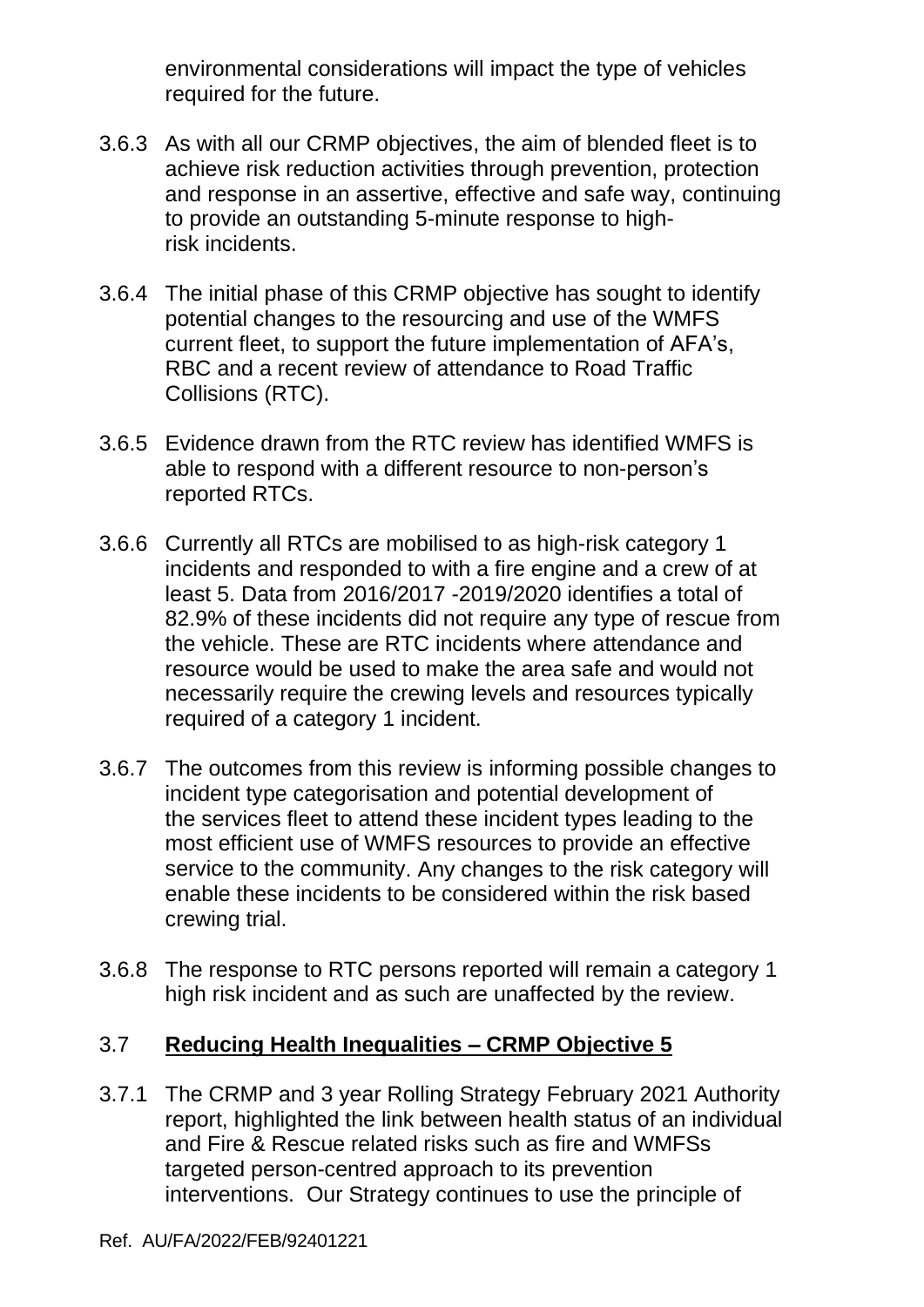'upstream activity', identifying and tackling the causes of the causes of preventable death and related injury, which underpins our prevention activity.

- 3.7.2 The Reducing Health Inequalities objective aims to:
	- enhance the 'Up Stream' approach to firefighting through the development of a co-ordinated suite of activities that reduce health inequalities across the life course of a vulnerable person
	- reduce the risk and vulnerability to fire and other emergencies and create more resilient communities.
- 3.7.3 Reducing Health Inequalities seeks to focus on the following areas to enable a whole systems approach to the development of interventions:

**People** – Delivery of activities that reduce health inequalities through an engaged and competent workforce. This will enable the reduction of risk through increased awareness of the causes of the causes as the wider issues that make communities and individuals more vulnerable to fire. This may include delivering commissioned services where they assist us to make contact with the most vulnerable.

**Digital** – Using digital technology to enhance the delivery of activities. For example, this has developed through the last 18 months providing for remote safe and wells through Tymly.

**Data** – Using data to identify vulnerable people or communities working in collaboration with other agencies, sharing data to enhance our ability to target these individuals.

Evaluation of prevention activities will enable WMFS to better understand how effectively it is targeting services, changing behaviours, reducing risk and how services can be improved for the future.

**Partnerships and Collaboration** – working alongside organisations and partnerships whose priorities are to reduce health inequalities including Local Authorities, Health Trusts, West Midlands Combined Authority and the newly emerging Integrated Care Systems.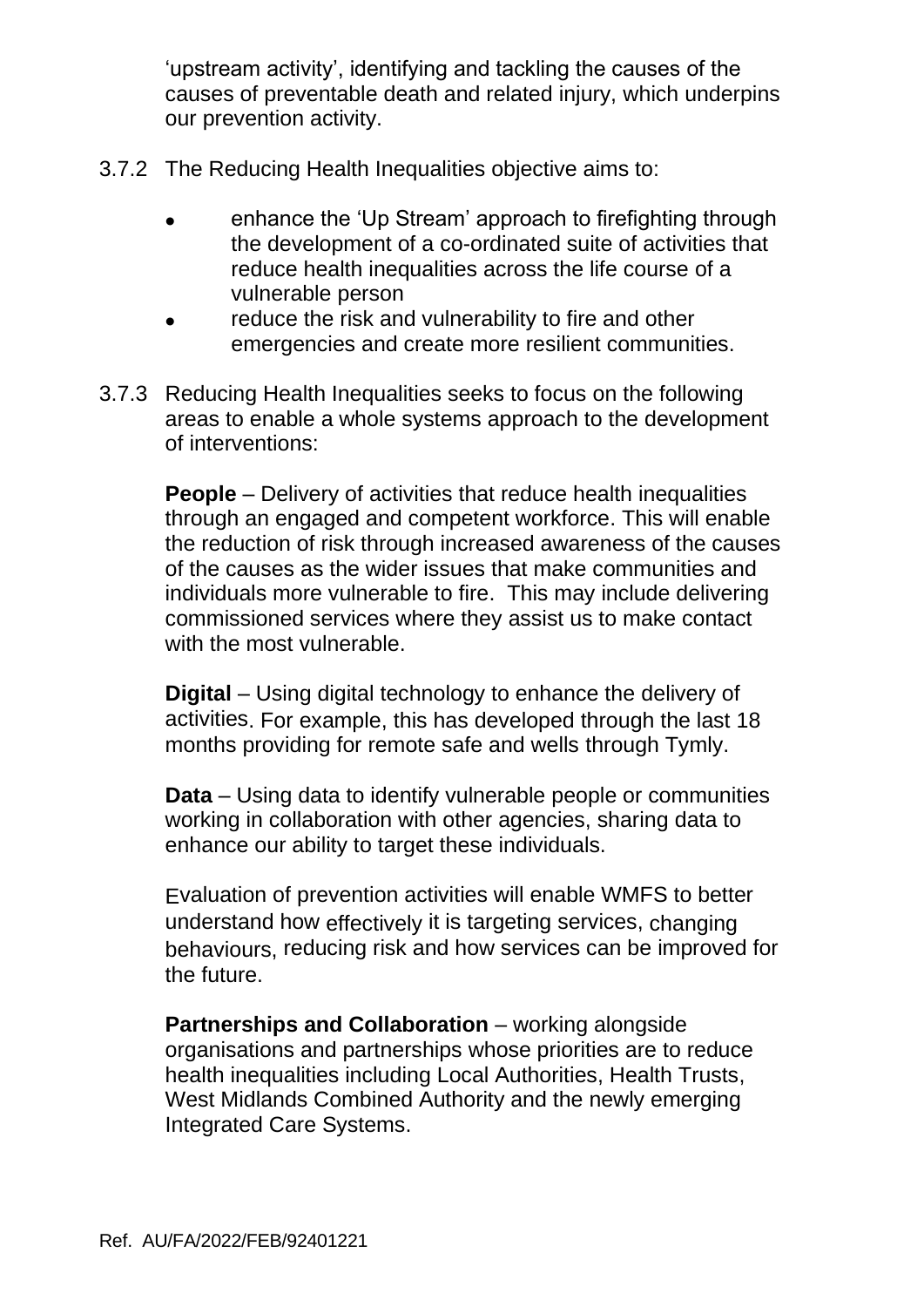The future development of 'reducing health inequalities' as a central focus of WMFSs prevention agenda will require the widest consideration and application of the reduction of risk to those most vulnerable in our communities. These activities will challenge the traditional perception of the role of the fire service. However, aligned to the WMFS Vision and strategic direction as set out in the CRMP and 3 year rolling Strategy, these activities will enhance the 'Up Stream' approach to fire fighting and the role of WMFS and a fire fighter, which is to reduce risk through the delivery of the services of prevention, protection and response.

# 3.8 **Emerging Risks – CRMP Objective 6**

- 3.8.1 The Emerging Risks CRMP objective recognises the future impact of external and environmental changes, events which will have an impact on how we deliver our services as well as the skills required of our people to archive this. The pending Commonwealth Games, HS2 development and the need to ensure continued preparedness for Marauding Terrorist Incidents, require a greater understanding and assessment to identify the potential new and increased hazards these present and how they may therefore result in risks to the community.
- 3.8.2 The introduction of a third Technical Rescue Station located at Sutton Coldfield fire station will provide our communities with enhanced capability and capacity to deal with identified emerging risks in an agile and flexible manner.
- 3.8.3 This additional provision increases levels of assurance & resilience in the delivery of WMFS specialist response capability and National Resilience requirements and will enhance our contribution to the 'Prevent Strategy' around extremism and terrorism.
- 3.8.4 It is expected that this additional capability will go live in May 2022. Currently recruitment is ongoing with the first phase resulting in 11 successful candidates supporting our commitments to diversity and inclusion. 27% of new recruits are female and BAME, groups that are underrepresented in our technical rescue units.
- 3.8.5 Engagement with our people internally seeks to ensure that any changes are well understood, and the impact reduced as much as possible,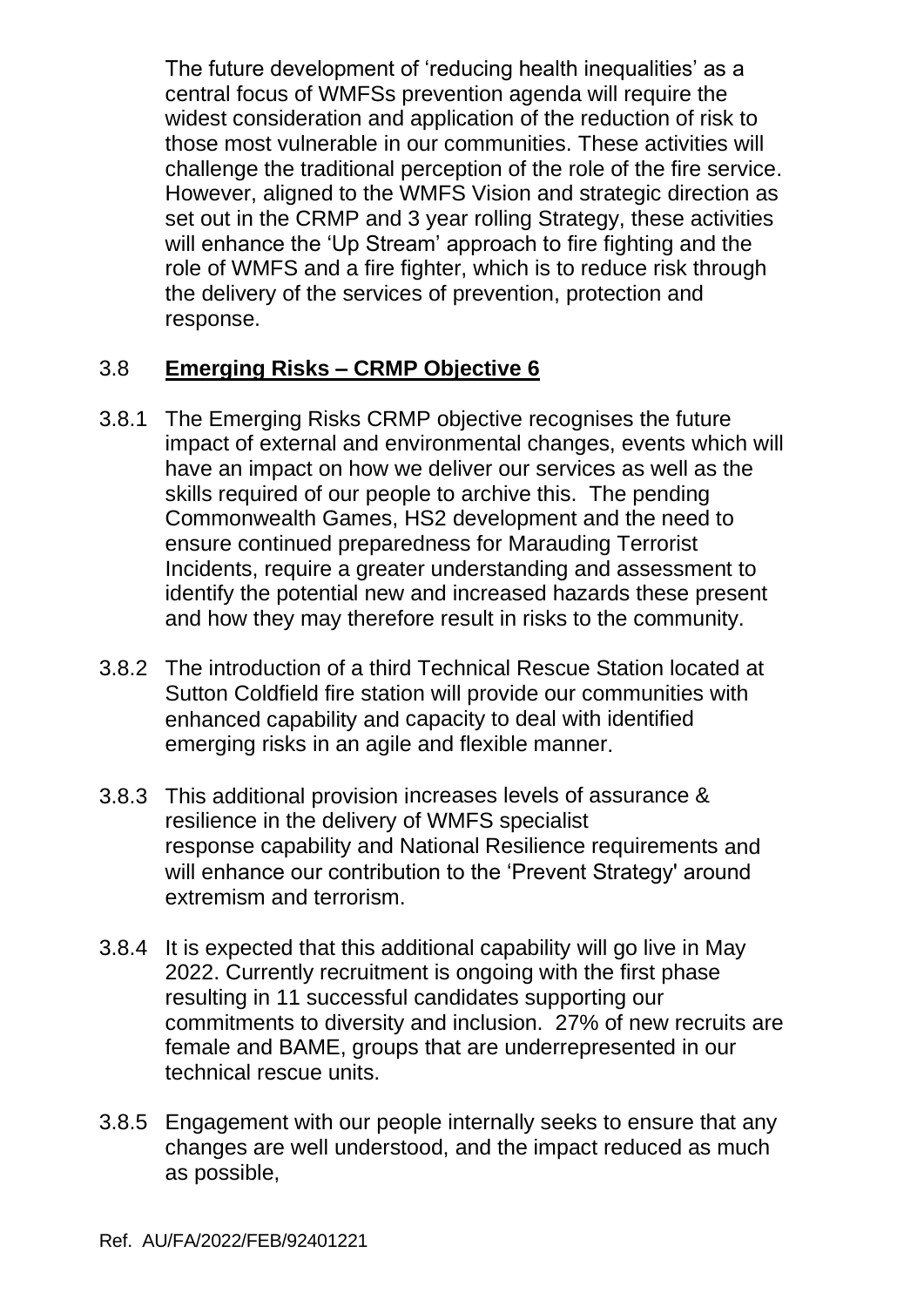### 3.9 **Strategic Influences**

#### 3.9.1 **Fire Reform:**

In the progression of the CRMP and how this will enable the delivery of the Authority's strategy, understanding the potential impact of external influencing factors has been critical to ensure these are factored into planning.

- 3.9.2 Whilst the fire sector awaits the publication of the Home Office Fire Reform White Paper, which is expected to define the role of a Fire and Rescue Service, there is a clear expectation of transformation set by the government through the Fire Minister of sector reform aligned to performance (productivity), people and governance.
- 3.9.3 This has created an expectation that whilst further efficiencies may need to be achieved, these should be driven through the diversification of services and increasing value for money.
- 3.9.4 These expectations are further re-enforced through HMICFRS inspection outcomes which since 2019 have continued to focus on national sector and local Service reform. Leadership, equality diversity and inclusion, decision making, fire fighter roles and pay structures sit at the core of these.
- 3.9.5 The impacts of the Building Risk Review and the pending Building Safety Bill provide ground-breaking reform ensuring residents and homeowners have more powers and protection with the aim of making homes across the country safer. These will develop the sector's approach to providing protection services to our communities in a way which will be long lasting.
- 3.9.6 The HMICFRS State of Fire Report 2021, by Sir Tom Windsor, highlights that Fire and rescue services in England have made improvements in some areas but more change is urgently required. This report creates a re-focus on the original recommendations made in The HMICFRS State of Fire Report 2019. These recommendations are expected to be translated through the Home Office Fire Reform White Paper.
- 3.9.7 The independent HMICFRS led inspection programme, which will inspection WMFS in March 2022, will assure the delivery of services and any changes. Aligned to government expectations, there continues to be a keen focus on evidencing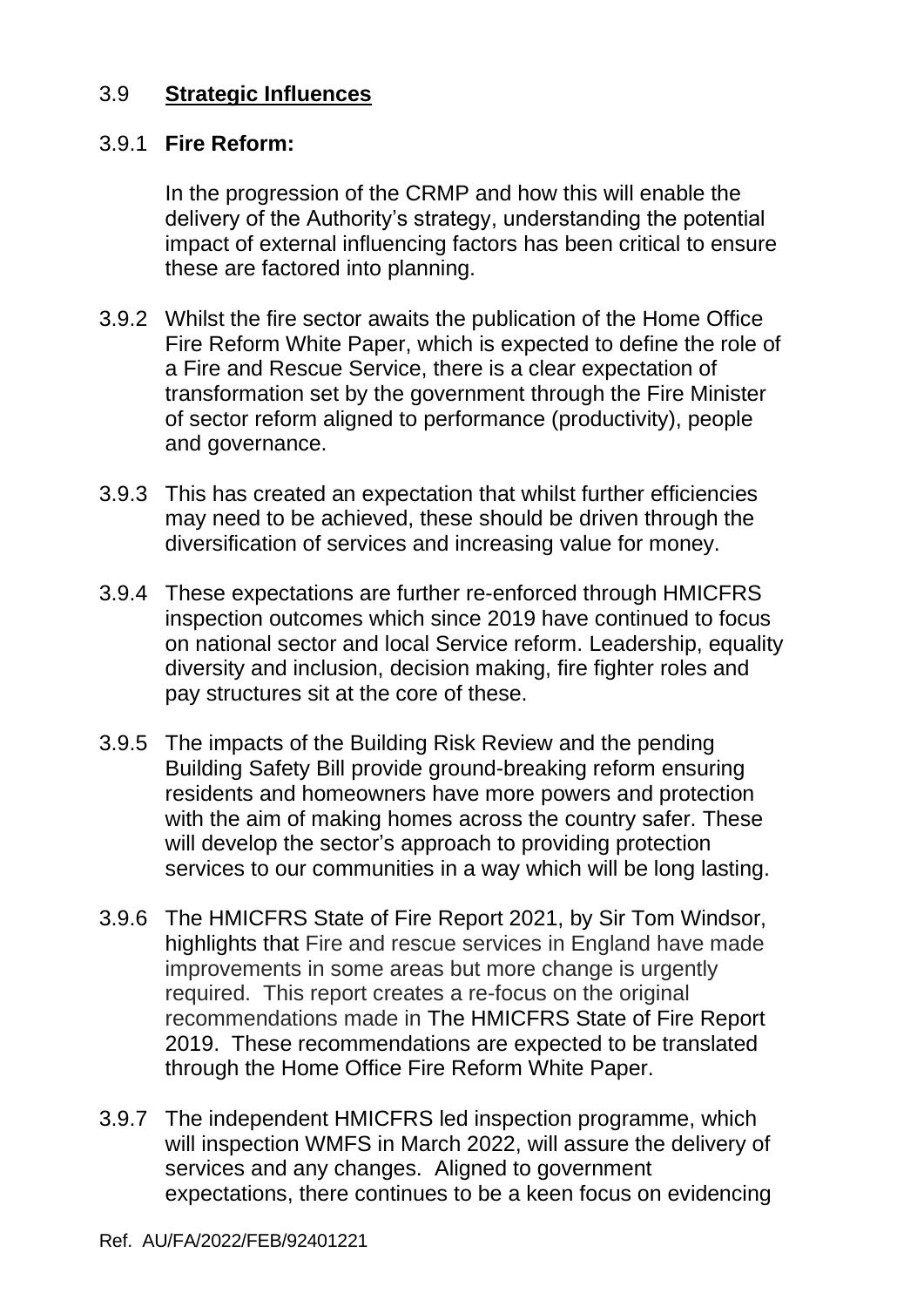the continued and improved efficiency and effectiveness of prevention, protection and response services as well as understanding how well the workforce is looked after.

# 3.10 **Value for Money**

- 3.10.1 The provision of a one-year financial settlement for 2022-23, whilst providing a level of stability, does not enable the effective planning and delivery of a three-year rolling strategy. The Authority's three-year rolling strategy will require both investment and efficiencies to be made in a way which makes best use of our resources, to deliver maximum community benefit in the achievement of Strategic Priorities and the delivery of the CRMP.
- 3.10.2 In February 2019 the Authority agreed extant delegations to the CFO, enabling the flexible availability of the fleet to provide efficiency savings of £3.8M as part of a four-year efficiency plan. These ongoing savings, as well as additional external financial considerations, form part of the budget report.
- 3.10.3 Over the three-year rolling Strategy 2022-25, the delivery of the CRMP objective of Risk Based Crewing (RBC) will provide a more agile and transformational approach to the delivery of the Strategic Priorities and the achievement of efficiency savings in a way which aligns to the CRMP principles set out in paragraph 3.3.5.
- 3.10.4 RBC moves WMFS forwards in managing fleet in an increasingly flexible way, which focuses on the amount of resource and types of vehicles needed to respond to certain incident types. This continues to ensure that the right resources are available to attend high risk incidents in high-risk areas within 5 minutes.
- 3.10.5 Further detail of the RBC CRMP objective is set out in section 3.6.
- 3.10.6 This approach has been supported through the CRMP consultation undertaken in October-December 2020, with 93% of respondents agreeing that WMFS should continue to adopt flexible approaches to managing our resources. Many responses cited the need to be flexible to adapt to the changing demands on the service whilst embracing new technologies. There was also recognition of potential funding cuts which needed to be addressed.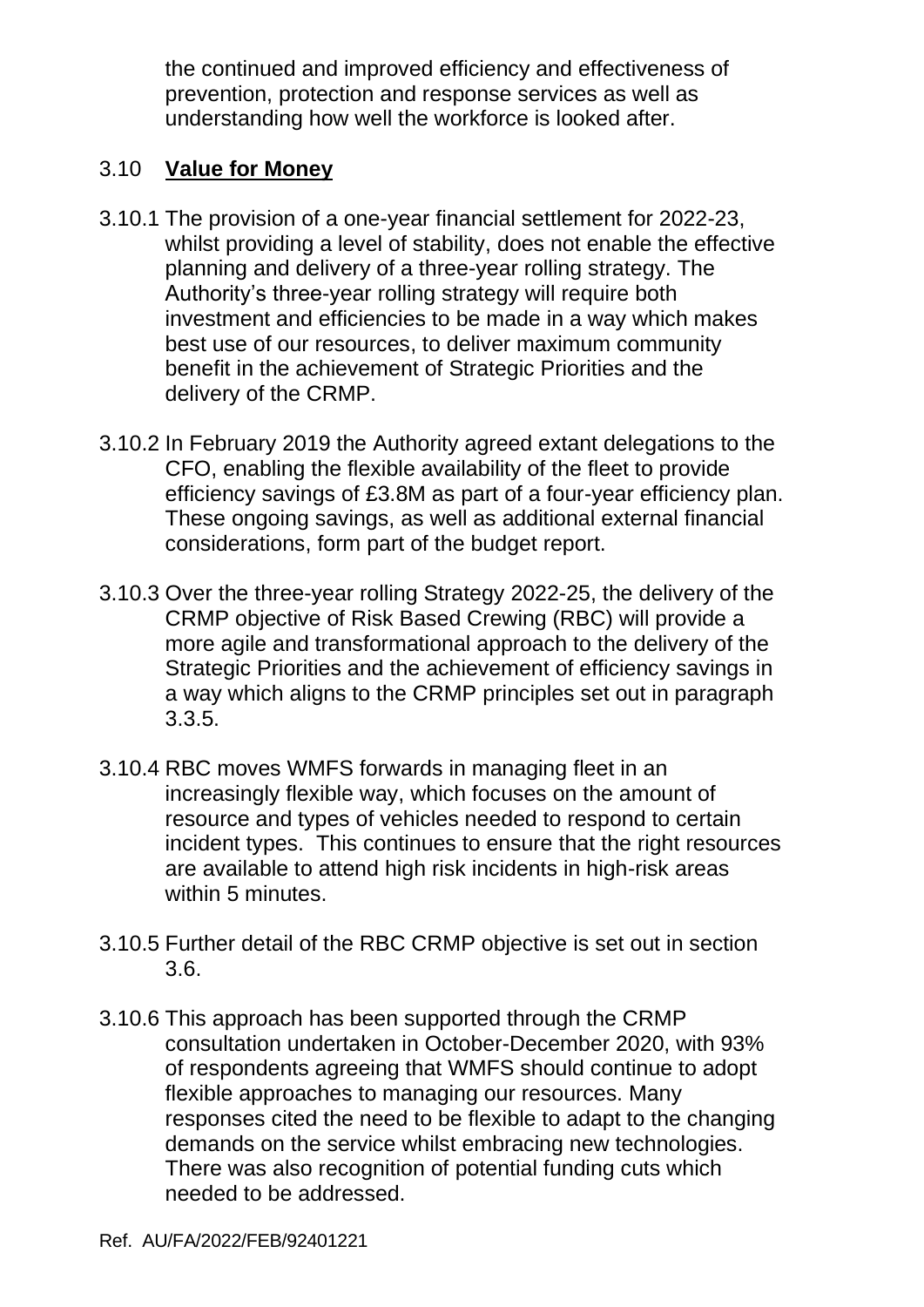3.10.7 The implementation of CRMP objectives through the three-year rolling Strategy 2022-25 will seek to enable transformation priorities as well as efficiencies required through any future funding reductions through re-configuring and transforming the use of resources and assets in more efficient and effective ways focusing on maintaining and enhancing our Service Delivery Model through ensuring public safety, delivering this within a balanced budget. The implementation of the CRMP objectives will also link to the 3% productivity increase indicated in the collaborative Local Government Association and National Fire Chief's Council's Comprehensive Service Review submission made in the summer of 2021.

# 3.11 **People**

- 3.11.1 The delivery of the three-year rolling Strategy is best achieved through a motivated and engaged workforce. Our internal people plan recognises that when our people feel that WMFS is a great place to work, then our communities are the beneficiaries.
- 3.11.2 Through our renewed People plan, WMFS will ensure a renewed and sustained focus on talent management, engagement and communication, Health, Safety & Wellbeing with an uncompromising commitment to Diversity, Inclusion, Cohesion and Equality (DICE). WMFS will ensure that both physical and mental health issues are treated equally seriously and maintain a continual review of our Health & Wellbeing strategy to make improvements where they are identified.
- 3.11.3 Our DICE objectives and activities continue to be a key component to ensuring WMFS can achieve its three-year rolling Strategy in the most effective and targeted way. WMFS is introducing the National Fire Chiefs Council (NFCC) Core Code of Ethics into WMFS which will serve as a platform to improve understanding and commitment to the service's core values. We continue to refine our positive action activities to maximise the opportunity of becoming a truly representative organisation.
- 3.11.4 WMFSs approach to Organisational Development centres around enabling our personal growth which in turn allows greater contribution to making West Midlands Safer, Stronger and Healthier.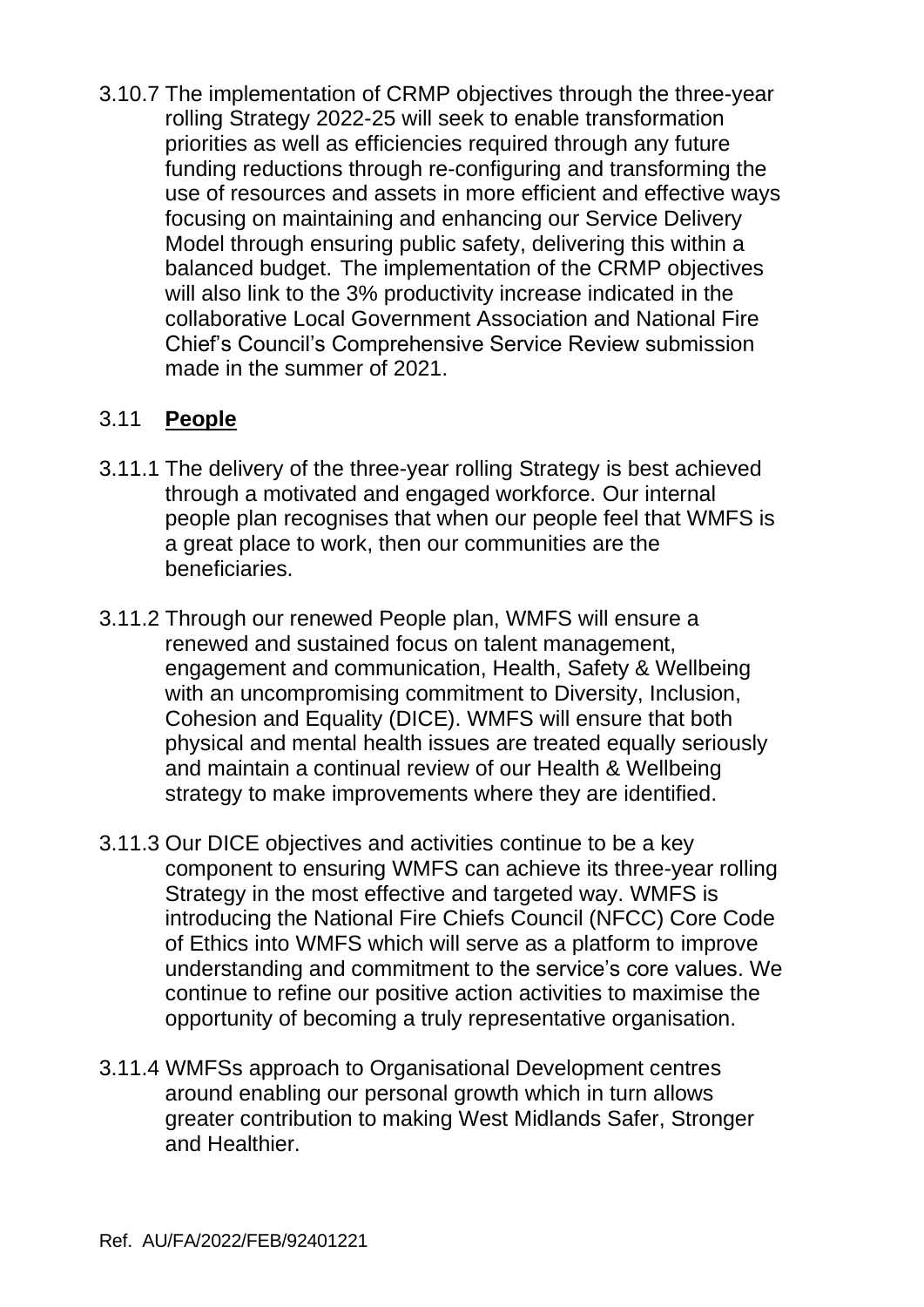3.11.5 Understandably, how we engage and treat our people is a key focus for the Government and Home Office and as such 'People' is a pillar of the HMICFRS Inspection process within which we achieved an overall rating of 'good' during our previous inspection. WMFS has sought continual improvement within the sub-sections identified as 'requires improvement' during the last inspection. In addition, the workforce reform considerations likely to result from the forthcoming Government White Paper, will become clearer over coming months as the paper is published.

# 3.12 **Digital**

- 3.12.1 Digital ways of working increasingly support WMFSs ability to operate in a flexible and agile way. Providing new, different and more efficient approaches to enabling the delivery of services to diverse local communities is a critical part to the implementation of our CRMP objectives and three-year rolling Strategy. This not only provides different ways for us to interact with our communities but also protects and increases our physical contact time with them.
- 3.12.2 Our communities and our people already benefit from innovative ways of working supported by new technologies such as the Dynamic Cover Tool, Microsoft 365 and Tymly. All these tools have provided us with more flexible approaches to working and delivering services in the changing environment that the COVID pandemic presents.
- 3.12.3 The recent introduction of the first phase of Oracle has seen us transfer a number of processes from Sandwell council into our own systems, for example Payroll. We have also been able to transform how we manage expenses and upgrade our procurement systems, creating different ways of working that will become even more streamlined and efficient through our ongoing transformation journey. One of the critical areas of value from implementing Oracle is that we now have systems than can talk more effectively to each other, making ways of working across WMFS more effective. This has been an area identified both through our previous HMICFRS inspection and our cultural review. The work done provides a foundation from which to keep building and improving our ways of working.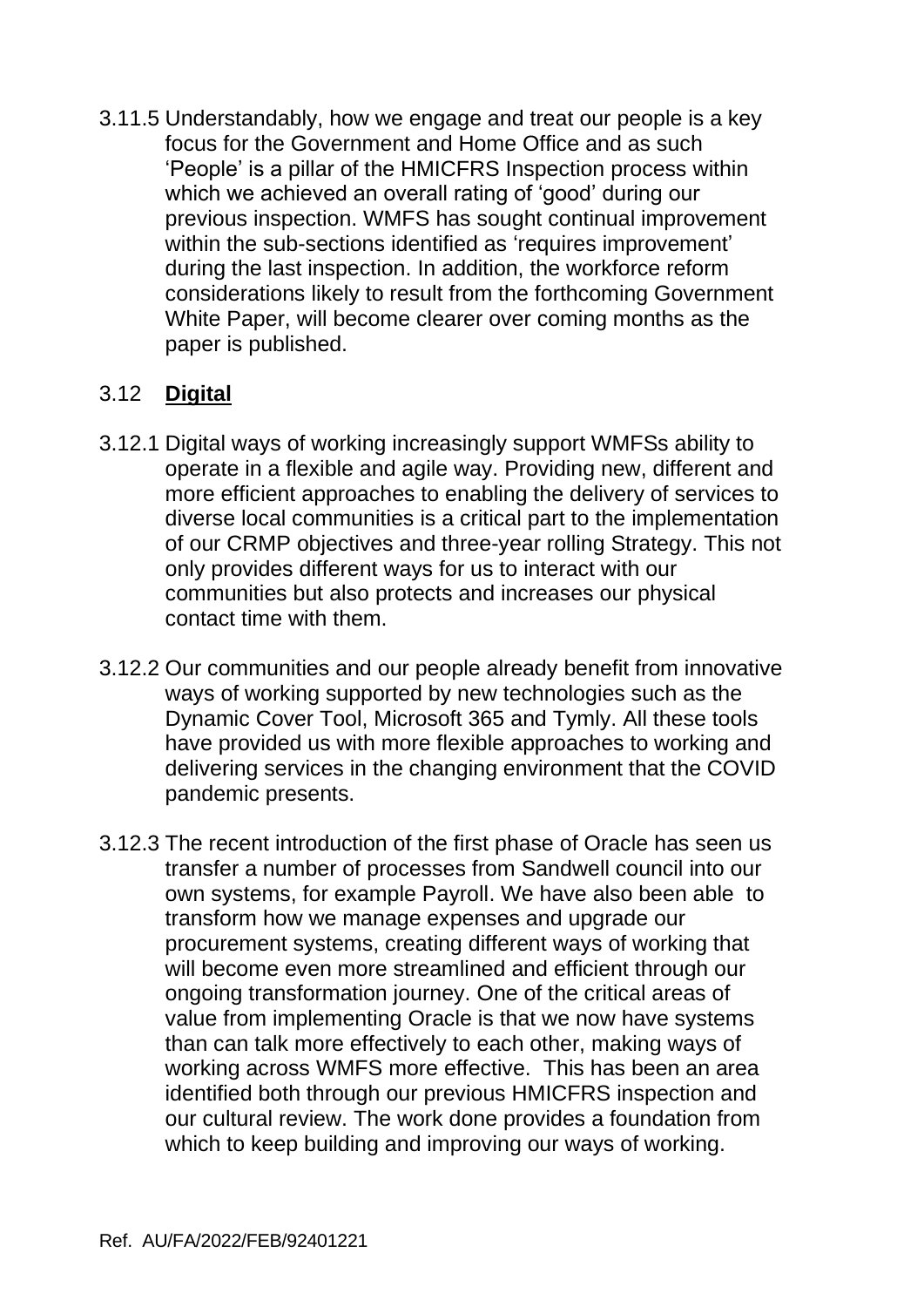3.12.4 Whilst the ongoing use of digital and data will continue to transform our three-year rolling Strategy, WMFS is acutely aware that those who are most vulnerable may not have access to the technology required, and/or the skills to engage with it. The aspirations set out in our three-year Strategy 2022-25 seek to ensure our services can adapt to meet the needs of these communities as well as enable our communities to engage in a way which increases their opportunity of access to our services. We continue to work with the partners working to improve digital inclusion and poverty.

#### 3.13 **Three Year Rolling Strategy – Vision, Strategic Objectives, Priorities and Goals**

#### **Vision statement**

3.13.1 The evidence based CRMP and CRMP objectives set out in this report fully support the continued focus of the recommended Authority strategic direction. This is set out in the current Authority vision of:

'Making the West Midlands Safer, Stronger and Healthier'.

3.13.2 The Vision statement continues to recognise the risk that continues to exist and increase across the West Midlands and our ability as a Fire and Rescue Authority to seek to prevent and mitigate these risks through our statutory functions of Prevention Protection and Response.

The development of a Mission statement will enable a more effective translation of the Vision to our communities and people. 'Through our highly trained staff we aim to deliver the best fire, rescue and risk reduction services which have our communities at heart - helping them to stay safe and to thrive.'

3.13.3 To provide greater clarity in the strategic intentions of our threeyear rolling Strategy, the SET have considered the outcomes of the CRMP objectives, strategic influences as cited in this report so far and have refreshed the Strategic Priorities as well as defining four Strategic Perspectives with associated goals, which will enable delivery of the Strategic Priorities.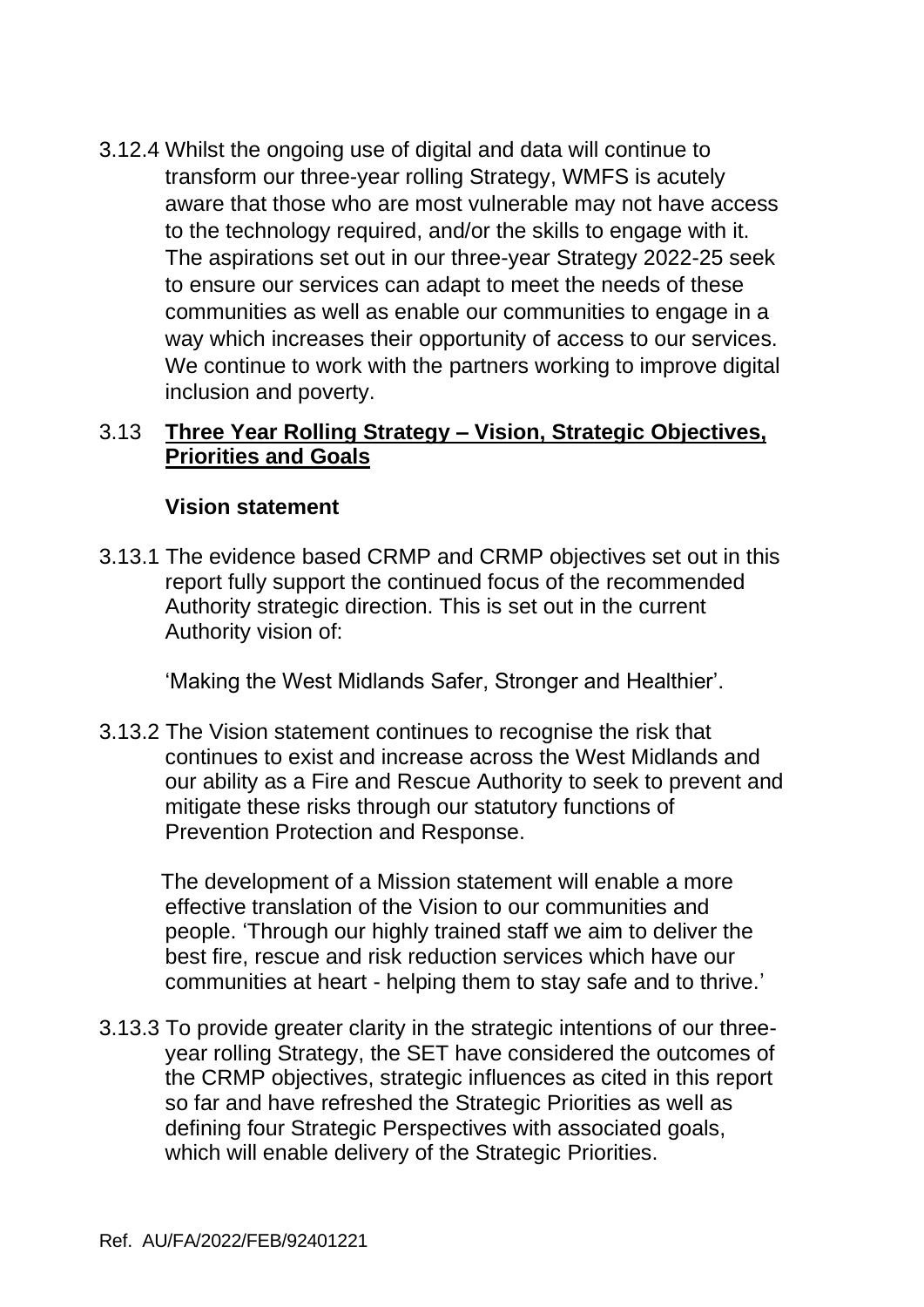3.13.4 The three-year strategic objectives 2022-25 remain as set out below:

**Response**: Dealing excellently with incidents **Prevention**: Delivering interventions which support safer and healthier communities

**Protection:** Protecting life and property to make businesses stronger and communities safer

### 3.13.5 **The refreshed Strategic (Annual) Priorities for 2022-23 are:**

#### **Prevention:**

- We will prevent fires, road traffic collisions and other emergencies
- We will focus on reducing health inequalities for our most vulnerable as a means of reducing risk and vulnerability to fires and other emergencies
- We will educate the community to reduce their risk and vulnerability to fires and other emergencies
- We will collaborate, and work in partnership with other organisations to reduce the risk and vulnerability to fires and other emergencies

#### **Protection:**

- We will protect you and your property by targeting high-risk buildings and vulnerable businesses
- We will make our communities safer by implementing the learning from independent and sector-led reviews
- We will improve community safety by developing innovative and smarter approaches to help keep your business in business
- We will promote economic growth through the development of sustainable solutions and education to support businesses
- We will reduce disruption to businesses and communities of the west midlands

#### **Response:**

- We will respond with the resources you need when you need them to protect what matters to you, to save life, reduce harm and protect homes and businesses
- We will be ready to respond in an assertive, effective and safe way to meet our vision and your expectations.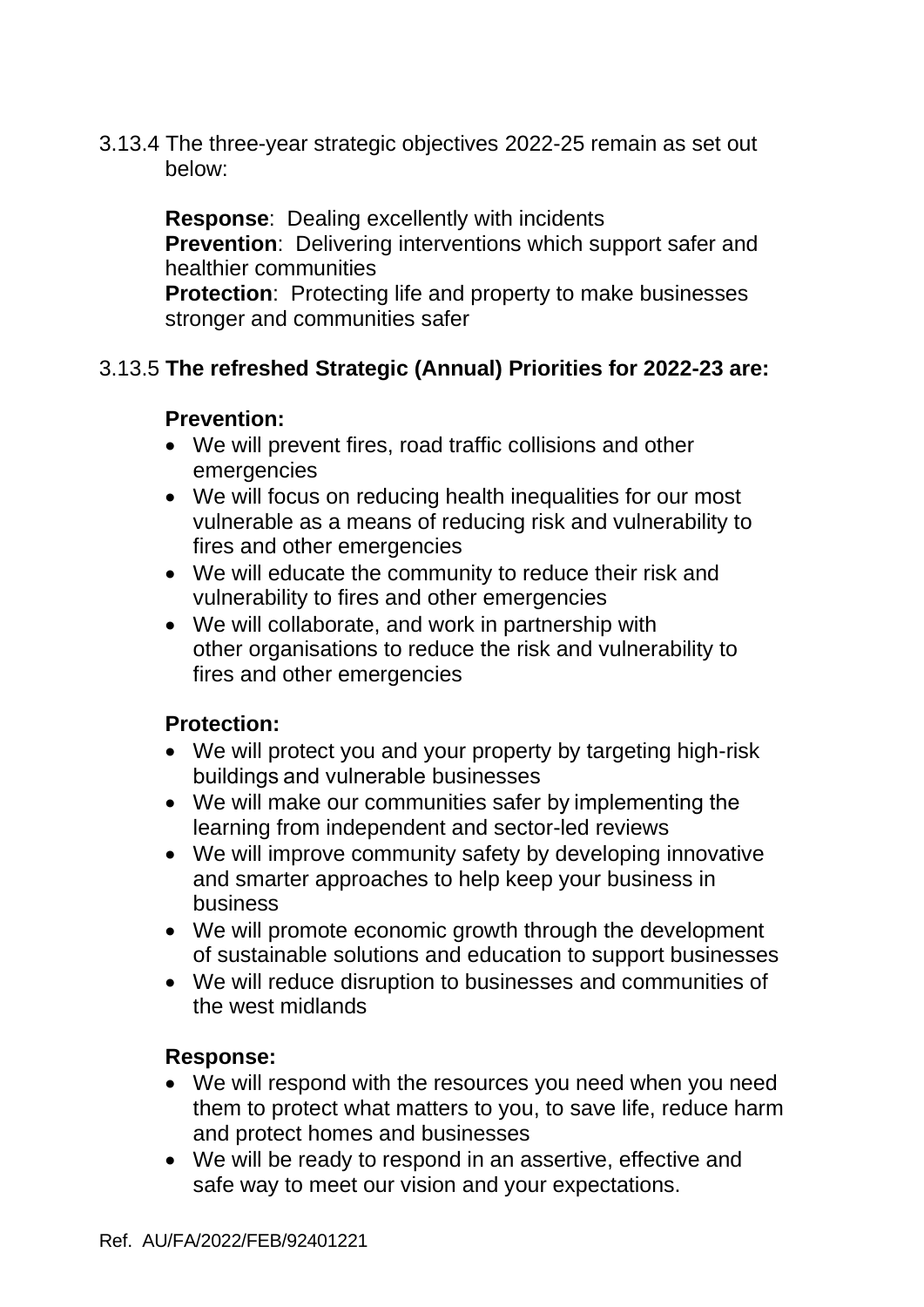- We will lead rescue operations, working with others to help make you safer.
- We are ready to respond locally, nationally and internationally.
- 3.13.6 The SET have identified a number of strategic perspectives which through defined goals will enable the delivery of each of the strategic priorities. The management of these strategic perspective and goals will be achieved through the WMFS 3PT Portfolio approach to project management.

### **Strategic Perspectives**

3.13.7 The Strategic Perspectives set out below provide a focus on the internal strategies that will enable implementation of the Strategic Priorities set out above. Each will contain a set of 'goals' which will provide WMFS and its people with greater context of 'how' the Prevention, Protection, Response Strategic Objectives and Strategic (Annual) Priorities will be achieved. These goals will align to our 3PT framework providing for effective integration into the management of our projects.

#### **Community Risk Reduction**

Achieving excellent Community outcomes by reducing risk and vulnerability through a proportionate response to all prevention, protection and operational activities

#### **Enabling Services**

Providing effective and efficient systems as part of a sustainable ecosystem which supports our people and services to be excellent.

#### **People**

Working together to make WMFS a great place to work for our people for the benefit of our community

#### **Value**

Deliver the Maximum Community benefit using the investment available to us

# 4. **EQUALITY IMPACT ASSESSMENT**

4.1 The ongoing development and implementation of CRMP objectives through the Vision, Mission and Strategic Priorities set out in the three-year rolling Strategy, are designed to ensure that